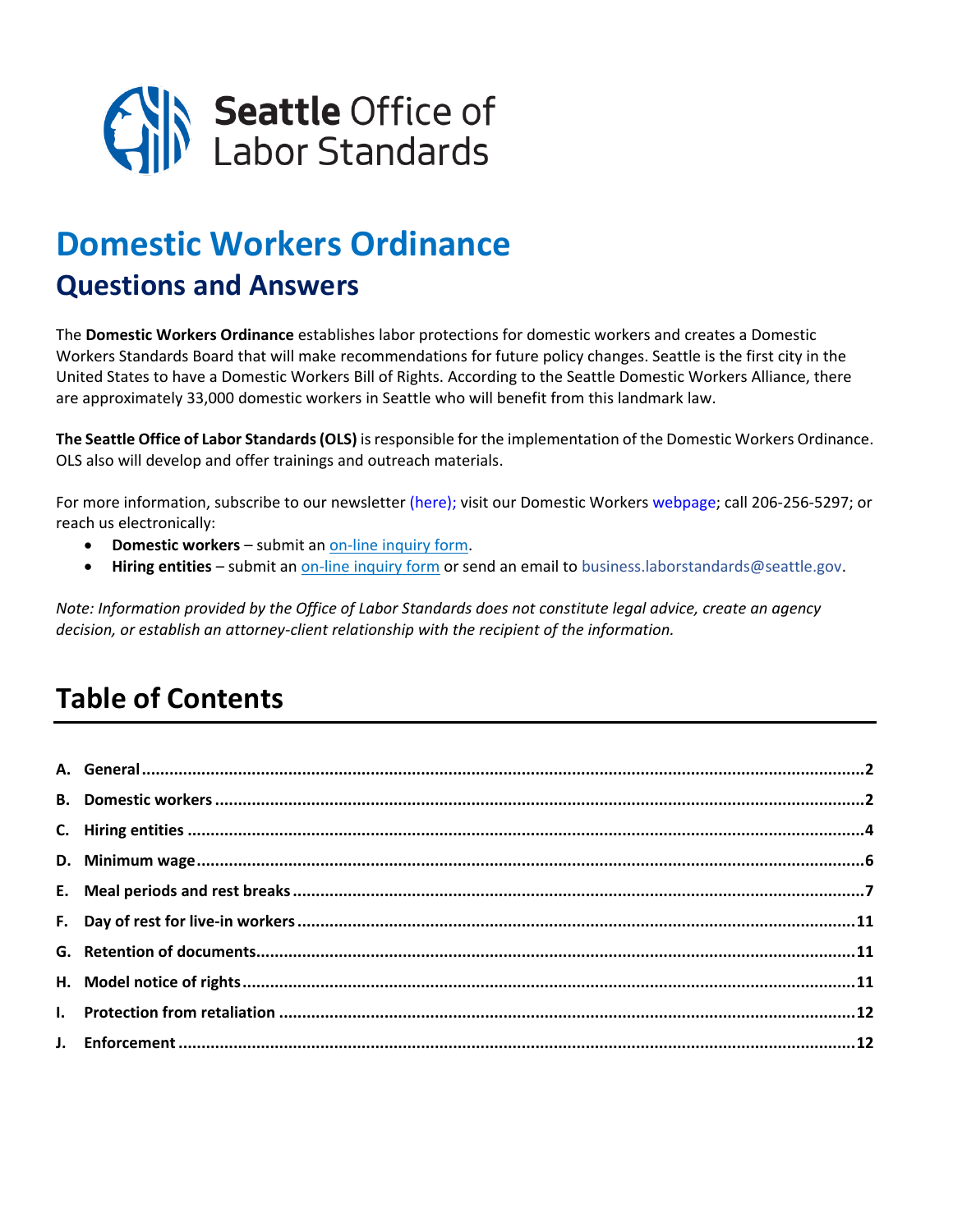# **A. General Information**

### **1. When did the Domestic Workers Ordinance take effect?**

The original Seattle Domestic Workers Ordinance took effect on July 1, 2019.

#### **2. What rights does the ordinance require?**

The ordinance establishes the following rights for domestic workers:

- Payment of Seattle's minimum wage;
- Provision of meal periods and rest breaks;
- Provision of a day of rest after working more than six consecutive days (live-in workers only); and
- Retention of original documents or other personal effects.

#### **3. What City department implements this ordinance?**

The City of Seattle's Office of Labor Standards (OLS) implements this ordinance. OLS provides a range of services for workers and hiring entities, including education, training, compliance assistance, intake and investigations.

#### **4. Where do workers call with questions?**

Workers can call 206-256-5297, email [workers.laborstandards@seattle.gov,](mailto:workers.laborstandards@seattle.gov) or submit [an online inquiry.](https://laborinquiry.seattle.gov/employee-inquiry/) Upon request, and to the extent permitted by law, OLS protects the identifying information (e.g. name, job title) of workers who report violations and witnesses who provide information during investigations. OLS will not disclose the person's identifying information during and after the investigation, to the extent permitted by law. OLS may need to release names of workers who are owed payment as a result of an investigation.

#### **5. Does a worker's immigration status impact coverage/application of the ordinance?**

No, immigration status does not impact coverage/application of the ordinance. As a matter of policy, the City of Seattle does not ask about the immigration status of anyone using City services. Read OLS' Commitment to [Immigrant and Refugee Communities](http://www.seattle.gov/laborstandards/outreach/commitment-to-immigrants-and-refugees) for more information.

#### **6. Where do hiring entities call with questions?**

Hiring Entities can call 206-256-5297, send an email to [business.laborstandards@seattle.gov,](mailto:business.laborstandards@seattle.gov) or submit an [on](https://laborinquiry.seattle.gov/employer-inquiry/)[line inquiry form.](https://laborinquiry.seattle.gov/employer-inquiry/) OLS does **not** share information about hiring entity questions with our enforcement team. Phone conversations and email conversations with hiring entities are kept separate from the investigation process.

#### **7. What happens when a hiring entity calls OLS with a question about compliance?**

OLS has staff dedicated to business engagement who respond to inquiries and who are not members of the enforcement team. Phone conversations and email exchanges with the business engagement staff are kept entirely separate from the investigation process.

OLS encourages hiring entities to call or email their questions to our office; our goal is help hiring entities attain full compliance with Seattle's labor standards and we will answer many types of labor standards questions.

Note: The information provided by our policy and outreach teams engagement team is not intended to be and should not be construed as legal advice.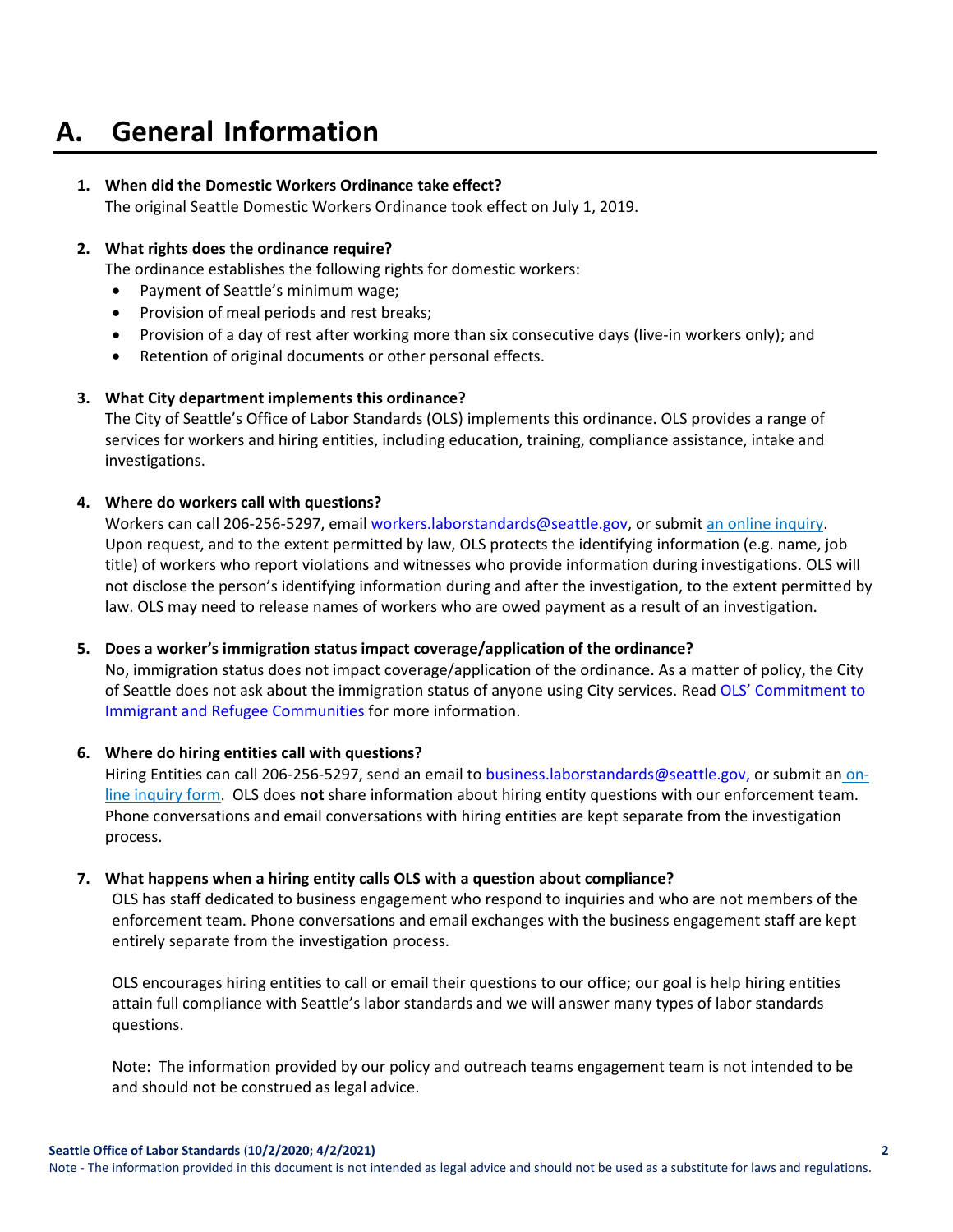# **B. Domestic Workers**

### **1. What types of domestic workers does the law apply to?**

The ordinance protects workers providing paid domestic services to individuals or households in private homes as:

- nannies
- house cleaners
- home care workers
- gardeners
- cooks, and/or
- household managers.

This law covers both employees and independent contractors. It applies to all the types of domestic workers listed above regardless of whether they are hourly or salaried employees, independent contractors, full-time or parttime workers, and/or temporary workers.

### **2. What types of domestic workers are excluded from coverage?**

The ordinance does not cover the following:

- Individuals who work on a casual basis;
- Individuals in a family relationship with the hiring entity; or
- Home care workers paid through public funds.

### **3. What does it mean to work on a "casual basis"?**

"Casual basis" refers to work that is (1) irregular, uncertain, or incidental in nature or duration, and (2) different in nature from the type of paid work in which the worker is customarily engaged. Whether a worker is working on a casual basis depends on the totality of circumstances, A domestic worker is presumed to be "customarily engaged" in their work, unless they voluntarily disclose otherwise to a hiring entity.

*Example #1:* J cleans the Q family's house about once every 2 weeks, sometimes every 3 weeks. The day and time often change based on the Q family's needs. J also cleans other houses and uses the income they make from cleaning houses part-time to supplement their total income. Even though the work may be irregular from the Q family's perspective, J is customarily engaged as a paid housecleaner part-time, and is therefore covered by the law. The Q family must follow the law's requirements.

*Example #2:* J comes to the Q family's house once every 6 months to help with deep cleaning tasks. Like in Example #1, J derives supplemental income from house cleaning. J would still be covered by the law if they continued to be customarily engaged as a paid housecleaner and would be entitled to the rights provided under the ordinance.

*Example #3:* The parents of the Q family ask J if they could babysit their child one evening. J tells the Q family that they do not typically babysit, but they know the child and are happy to help. J is not covered by the ordinance in that one instance.

### **4. What family members are included in the definition of a "family relationship"?**

"Family relationship" refers to the child, spouse, parent, grandchild, grandparent, or sibling of either the hiring entity or the hiring entity's spouse, or any domestic worker whose close association with the hiring entity is substantially similar in nature to a family relationship.

*Please see Section C of this document for more information on hiring entities.*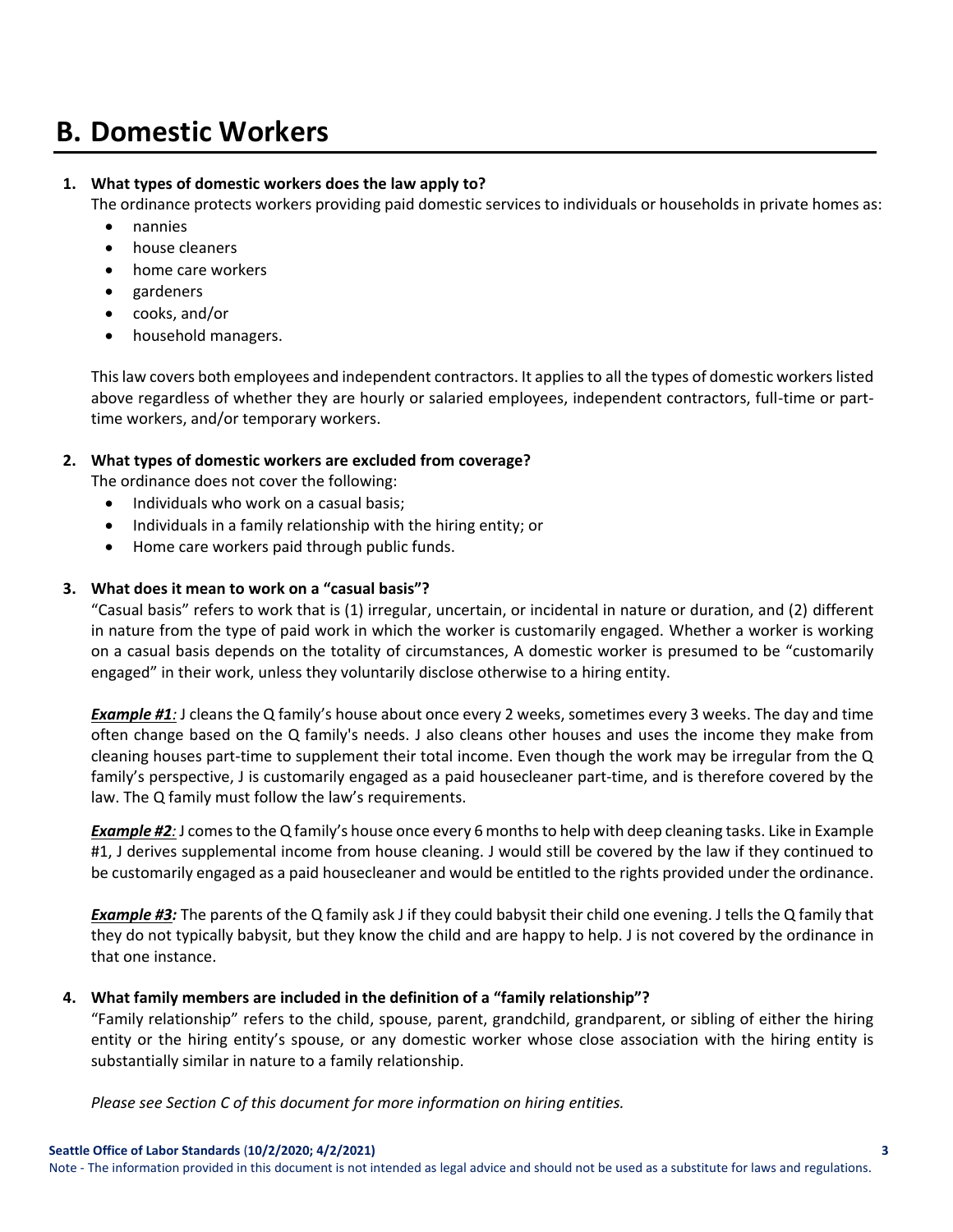**5. When is a domestic worker's close association with the hiring entity substantially similar in nature to a family relationship?** 

A domestic worker is presumed to not have a close association substantially similar in nature to a family relationship, unless the totality of circumstances otherwise demonstrates such a close association.

Factors that may help demonstrate that such a close association exists include:

- 1) A personal relationship between the domestic worker and hiring entity existed prior to the work arrangement; or
- 2) The worker makes a voluntary and knowing assertion acknowledging a close association substantially similar in nature to a family relationship.
	- a. A voluntary and knowing assertion is one where the worker was not pressured or manipulated to make it, and where the worker was informed that the potential consequences of asserting a close association is that worker may not be entitled to the labor protections provided by the ordinance.

Even under the two circumstances described above, OLS may still determine that a close association "substantially similar in nature to a family relationship" does *not* exist, depending on the totality of circumstances.

### **6. Are babysitters covered by the ordinance?**

Babysitters that perform the same duties as nannies are covered by the ordinance unless they are working on a "casual basis" or are in a "family relationship" (see definitions above) with the household.

### **7. What types of home care workers are paid through public funds?**

These are workers who are paid by funds provided by, for example, local, state, and federal governments including, but not limited to, Medicare, Medicaid, the Older Americans Act, and the Veterans Administration.

# <span id="page-3-0"></span>**C. Hiring entities**

## **1. What is a hiring entity? What types of hiring entities are covered by the law?**

A hiring entity is a person or other entity that pays a wage or pays for the services of a domestic worker. The law applies to all entities (individuals, households, partnerships, associations, and businesses) that pay a wage or pay for the services of a domestic worker. This includes entities acting directly or indirectly in the interest of a hiring entity, in relation to the domestic worker. Examples include, but are not limited to, any entity that:

- Has the power to determine the amount that hiring entities pay for domestic services;
- Has the power to determine the amount that domestic workers receive for services provided;
- Has the power to facilitate or terminate the domestic worker's relationship with the hiring entity, including the addition, removal, or promotion of the worker on an online platform; or
- Engages a subcontractor to perform all or part of the agreed upon services.

In addition to these examples above, OLS will also look more broadly at the facts of a particular case to determine whether an entity is acting directly or indirectly in the interest of a hiring entity, in relation to the domestic worker. Through this analysis, it is possible that entities connecting workers to individuals or households via a digital network or website may be considered hiring entities.

### **2. Are hiring entities always responsible for compliance with the ordinance?**

A hiring entity is almost always responsible for ensuring compliance with the ordinance. A hiring entity is responsible if it:

(1) Employs the domestic worker;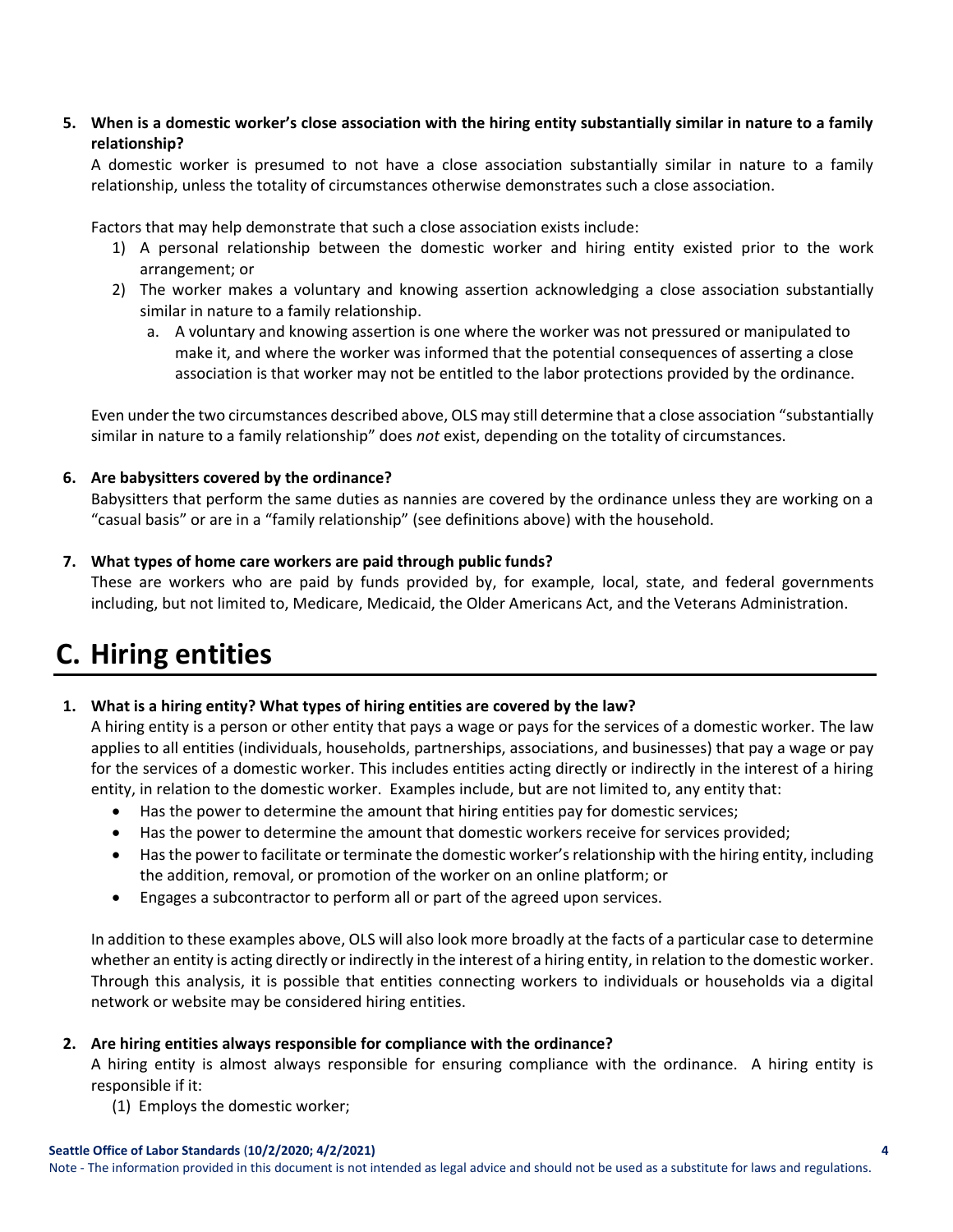- (2) Contracts with the domestic worker for services; or
- (3) Contracts with another hiring entity that contracts with the domestic worker.

There is only one exception. If an individual or household contracts with another hiring entity ("contractor") that has an employment relationship with the domestic worker, that contractor is solely liable unless the individual or household *interferes* with the rights established by the ordinance.

*Example*: The Cortez family contracts with Carrie's Cleaning Service to provide housecleaning services for their home twice a month. Carrie's Cleaning Services employs three workers who provide housecleaning services to many households. The Cortez family is a "hiring entity" but one that contracts with a separate hiring entity (*i.e.,*  Carrie's Cleaning Services) employing domestic workers. Unless the Cortez family interferes with the housecleaners' rights (*e.g.,* stops a worker from getting a rest break), Carrie's Cleaning Service is solely liable for compliance with the ordinance.

#### **3. How do I know if an entity employs its workers?**

It is important to know whether a domestic worker is correctly classified as an employee or an independent contractor, for two primary reasons:

- 1) A household that contracts with a separate hiring entity may, or may not, be responsible for compliance with the law depending on whether the separate hiring entity uses employees or independent contractors to provide the domestic service; and
- 2) A domestic worker that is considered an employee, as opposed to an independent contractor, may be entitled to additional worker protections, such as, for example, paid sick and safe leave.

Under Seattle's labor standards ordinances, an employer who classifies a worker as an independent contractor "bears the burden of proof that the individual is, as a matter of economic reality," not an employee because the worker is in business for him/herself and is not dependent upon the alleged employer. OLS shall apply the "economic realities test," as it does for all its labor standards, to determine whether a worker is an employee or an independent contractor. More information about how OLS analyzes employment status is available on our website at:

### [http://www.seattle.gov/Documents/Departments/LaborStandards/OLSWorkerClassificationEmployeeIndepend](http://www.seattle.gov/Documents/Departments/LaborStandards/OLSWorkerClassificationEmployeeIndependentContractor52118FINAL.pdf) [entContractor52118FINAL.pdf](http://www.seattle.gov/Documents/Departments/LaborStandards/OLSWorkerClassificationEmployeeIndependentContractor52118FINAL.pdf)

A household that contracts with a separate hiring entity to provide domestic services should ask the company to determine whether the workers are treated as employees or independent contractors to understand whether the household is responsible for compliance with the law. Even if the separate hiring entity employs their workers, the household must not "interfere" with the workers' rights established by the ordinance. In any event, households are encouraged to make inquiries of all contractors to ensure that domestic workers working in their homes receive the rights required under the Domestic Workers Ordinance.

### **4. What does it mean to "interfere" with the rights established by the ordinance?**

An individual or household directly or indirectly interferes with a domestic worker's rights if it:

- denies or interrupts a worker from exercising their rights;
- knows that a worker is not receiving their rights and engages in an action or communication with the employing hiring entity that causes or perpetuates such practice; or
- impedes, discourages, or coerces a worker from exercising their rights. This could include, but is not limited to: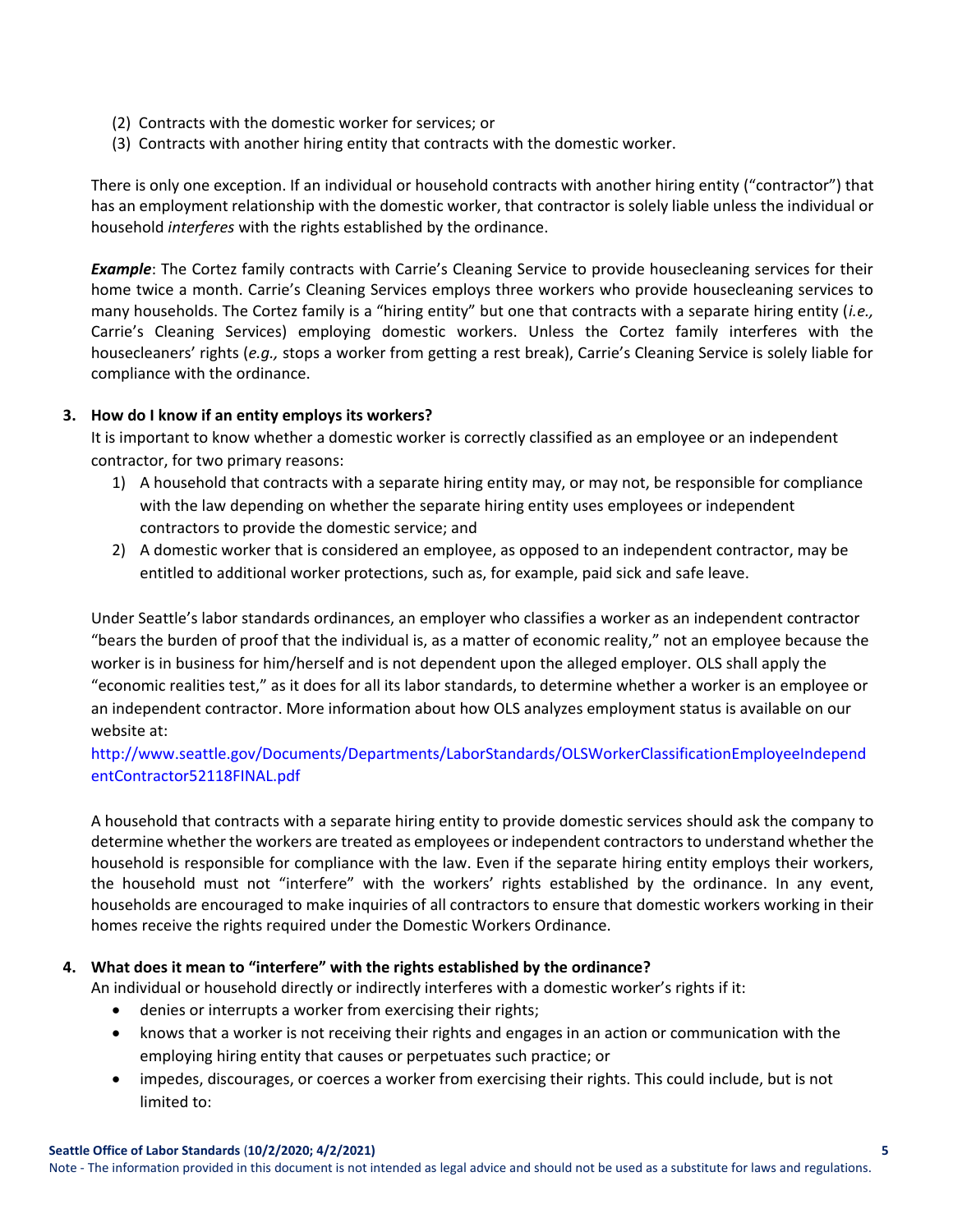- $\circ$  assigning so much work that a worker could not reasonably take their meal period or rest break;
- o expressing an expectation that the worker must skip breaks;
- $\circ$  monitoring the worker while they are on break, such that the worker does not reasonably feel free to make personal choices as to how they spend their time; or
- o encouraging a worker to accept payment below minimum wage.

*Example #1*: The Cortez household contracts with Carrie's Cleaning Service to provide housecleaning services for their home. Carrie's Cleaning Services employs three workers who come to the home, as described in the example provided in Question 2(b). The Cortez household has always paid Carrie's Cleaning Service a flat \$100 dollars to the company, and they are not at home when the workers come to clean. The company typically sends 3 workers to do 3 hours of work. Sometimes they can take a rest break, but it is not guaranteed. Carrie's Cleaning Service is solely liable for the workers' rights.

One day a member of the household is home while the workers are cleaning. As the workers are taking a break, the household member instructs them to clean the windows immediately. The household may now be liable for interfering with the workers' break.

*Example #2:* Even if the Cortez household has no direct communication with the worker, its communication with the company may give rise to their liability under the law. For example, if the Cortez family knows that the workers receive no more than minimum wage but nonetheless instructs the company to increase the workload without additional pay, they may be found liable based on their "interference" with the rights of a domestic worker.

**5. If two households jointly employ a domestic worker, are both households responsible for compliance with the law?** 

Yes, where two households employ one worker jointly, both households are liable for a domestic worker's rights. This "joint and several" liability will likely exist even if a violation happens at one home and not another.

*Example #1:* Two families, each with one child, jointly employ one nanny. The children are cared for together by the nanny. The families alternate the location of caregiving between the families' two homes. Family A often asks the nanny to do chores while they are at Family A's house, such that the nanny cannot take any breaks or meal periods. Family B does not assign additional chores. Both families are jointly liable for the lack of breaks at Family A's house.

# <span id="page-5-0"></span>**D. Minimum Wage**

### **1. 2021 Update: What is the minimum wage for domestic workers in Seattle?**

Because most hiring entities are small employers (500 or fewer employees or workers), they must pay the minimum wage rate assigned to small employers under the Seattle Minimum Wage Ordinance as follows:

| Year | <b>Minimum Compensation:</b> | Minimum Wage if worker receives tips or<br>employer-provided medical benefits** |
|------|------------------------------|---------------------------------------------------------------------------------|
| 2020 | \$15.75                      | \$13.50                                                                         |
| 2021 | \$16.69                      | \$15.00                                                                         |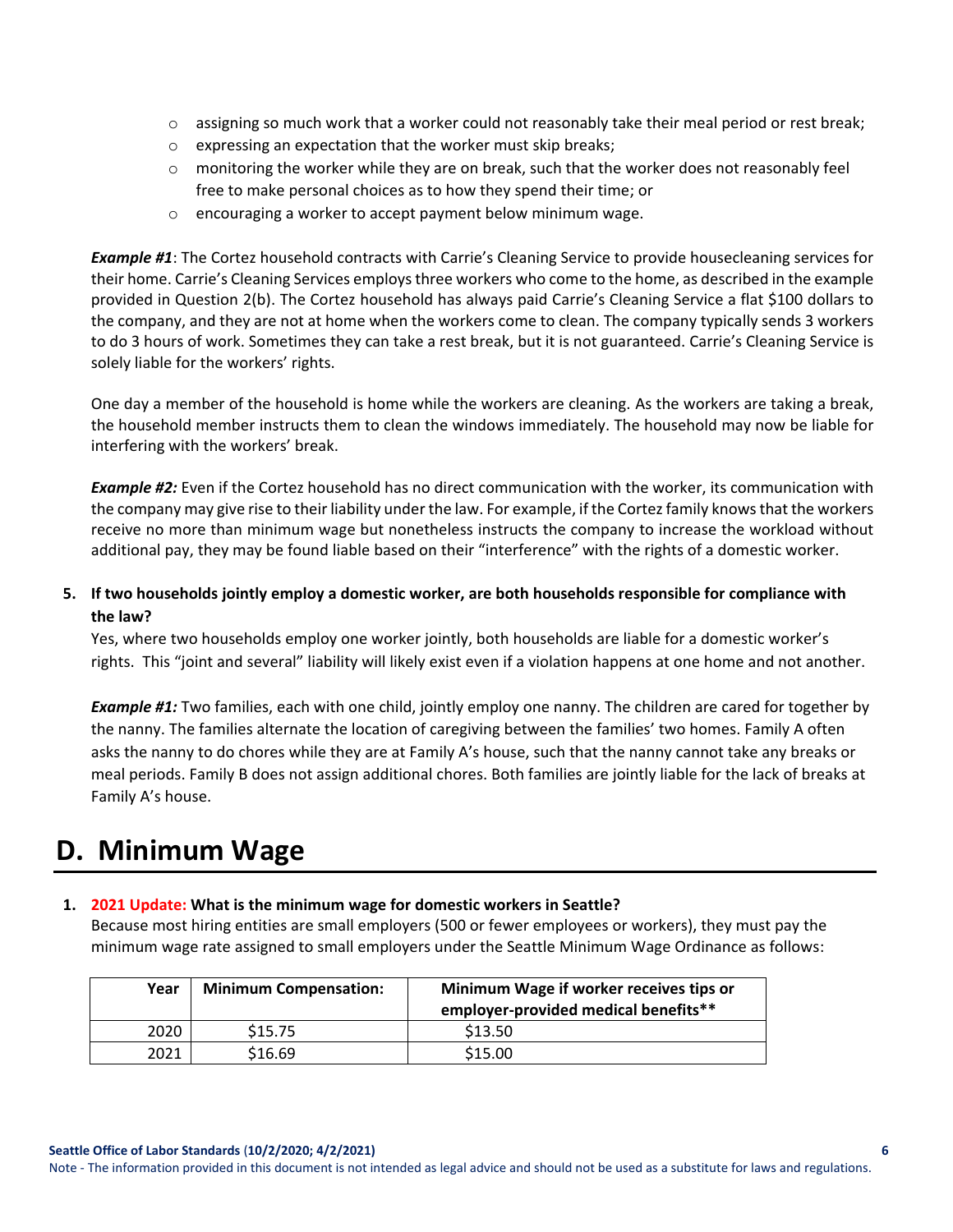\*\* To pay the lower rate, the balance must be made up by either employee tips reported to the IRS and/or payments toward an employee's qualifying (silver-level equivalent or higher) medical benefits plan. For example, in 2021, a hiring entity may pay the worker \$15/hour so long as the employee earns at least \$1.69/hour in tips or the hiring entity makes at least \$1.69/hour in payments towards the employee's medical benefits plan.

**Hiring entities who are** large employers (501 or more employees) must pay the following minimum wage rate which does not vary regardless whether the worker receives tips or receives employer-provided medical benefits.

| Year | <b>Minimum Wage</b> |
|------|---------------------|
| 2020 | \$16.39             |
| 2021 | \$16.69             |

**2. Can a hiring entity make deductions from a paycheck that go below minimum wage?**  A hiring entity can deduct an amount from a worker's paycheck only when the worker expressly authorizes the deduction in writing, in advance, for a lawful purpose, and for the benefit of the worker. These deductions may reduce the worker's gross wages below the Seattle minimum wage.

To be a valid deduction, the written authorization of deductions must:

- a. Be written in the language(s) that the worker and the hiring entity are most comfortable using;
- b. Clearly and simply state that the worker authorizes a deduction from their wages;
- c. Clearly and simply state the amount and nature of the deduction;
- d. State the effective date(s) of the deduction;
- e. State that the worker may rescind their authorization at a future date in writing; and
- f. Be signed by the worker.

*Forthcoming rules will provide further guidance on deductions for lodging that is provided by the hiring entity to the domestic worker.* 

# <span id="page-6-0"></span>**E. Meal periods and rest breaks**

#### **1. What are the requirements for providing meal periods and rest breaks?**

Under the Ordinance, domestic workers have the right to receive a 30-minute meal periods for every five hours worked, and a 10-minute rest break for every four hours worked. Rest breaks are always paid, and meal periods may be unpaid depending on the circumstances. Please see questions further below in this Section for more details on what constitutes compliant meal or rest breaks.

#### **2. Meal periods**

#### **a. What is a meal period?**

A meal period is 30-minutes of *uninterrupted time* when the domestic worker is *completely relieved from duty*. This means the worker is allowed to rest, eat a snack or drink a beverage, make personal telephone calls, attend to personal business, or make other personal choices as to how they spend their time during their break. During the meal period (or rest break), a worker must not be required to engage in physical or mental exertion or required to discuss a work task. A hiring entity may not surveil or monitor a worker

Note - The information provided in this document is not intended as legal advice and should not be used as a substitute for laws and regulations.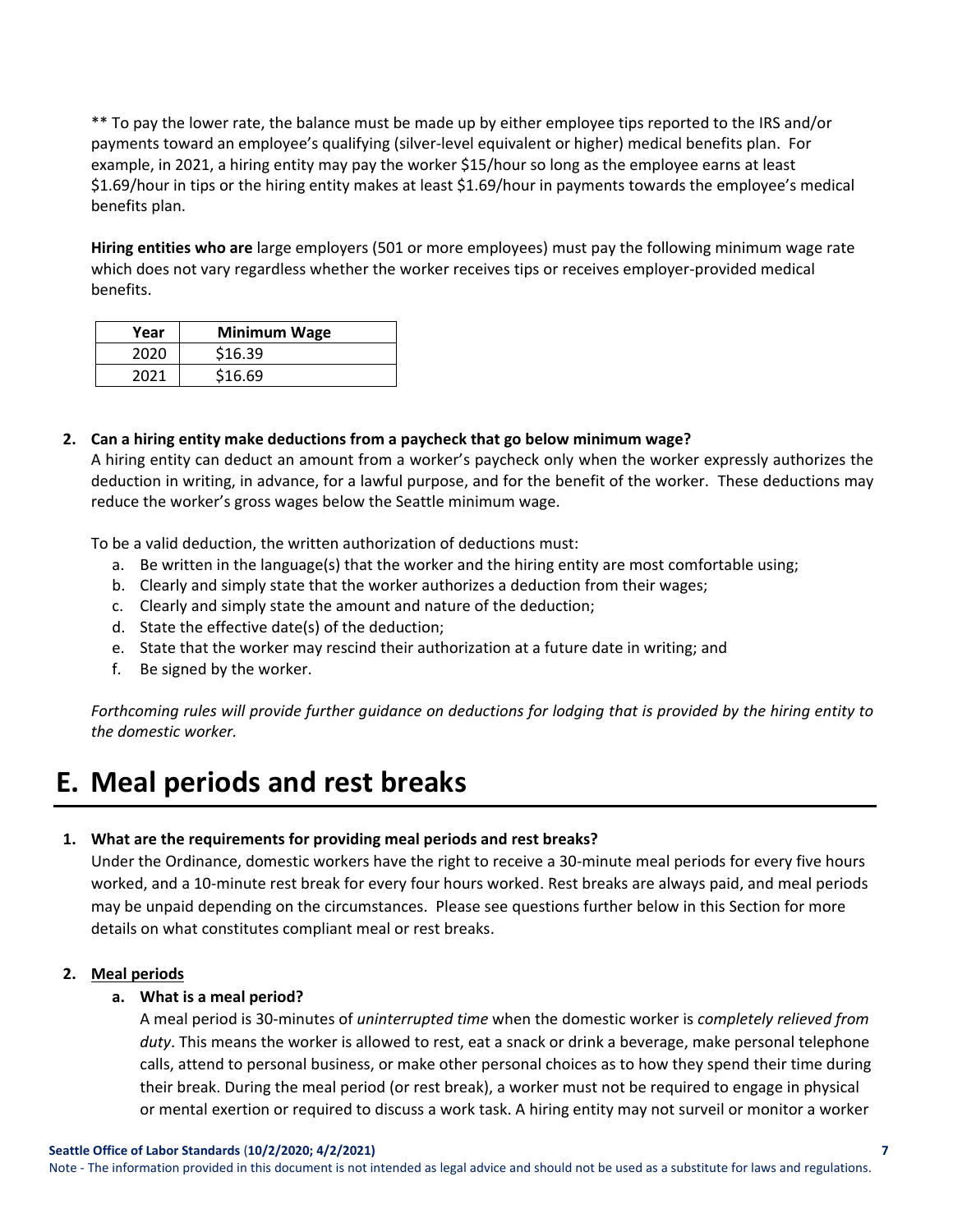during their meal period (or rest break), such that they do not reasonably feel free to make personal choices as to how they spend their time.

As explained below, a meal period may be unpaid or paid depending upon the circumstances.

#### **b. When is a meal period required?**

A meal period is required when a domestic worker works more than five consecutive hours. The 30 minute meal period must be provided between the second and fifth working hour. Domestic workers who work five consecutive hours or less need not be provided a meal period.

#### **c. Can a domestic worker waive a meal period?**

Yes, domestic workers may choose to waive the meal period (but not a rest break), if their duties allow them to take an unpaid meal period. To be a valid waiver, the worker must be informed of the following in the language that the worker is most comfortable using:

- the effective date(s) of the waiver,
- the consequences of waiving (e.g. the worker will not receive an unpaid meal period), and
- the worker may rescind a waiver at any time.

Hiring entities are strongly encouraged to provide documentation of a waiver in writing with the information above, if the worker requests a meal period waiver. The waiver must also be voluntary, meaning that the worker must not have been pressured, manipulated, or coerced into waiving the meal period by the hiring entity.

#### **d. When can meal periods be unpaid?**

Meal periods can be unpaid when a domestic worker is *completely relieved from duty* and receives 30 minutes of *uninterrupted time* to spend at the worker's discretion. During unpaid meal periods, hiring entities cannot require workers to have any work obligations (*e.g.,* be required to respond to a cell phone).

#### **e. When must meal periods be paid?**

Meal periods must be paid when a domestic worker is required to remain at the prescribed work site, oncall, *and* ready to return to work, but is relieved of other duties.

*Example #1.* Jamie, a home care worker, is taking care of an elderly client who needs help getting up to use the bathroom and performing other activities. The client often spends the afternoon napping or watching TV. Jamie must remain in the home at all times but is typically able to go to a different room and take a meal period where they can rest, eat a snack or drink a beverage, make personal telephone calls, attend to personal business, or make other personal choices as to how they spend their time during their meal period. Jamie is required to respond to the client's call if they need Jamie during the meal period. Jamie is entitled to a paid meal period.

*Example #2*. Z is a nanny that takes care of an 18-month-old, Baby B, during the weekday from 9:00am to 5:00pm. Baby B typically naps from 12:00pm to 2:00pm every day, and does not wake up. Z is required to remain in the home at all times but is able to put Baby B down for their nap, go to another room, and take a 30-minute meal period where they can rest, eat a snack or drink a beverage, make personal telephone calls, attend to personal business, or make other personal choices as to how they spend their time. Z is entitled to a paid meal period.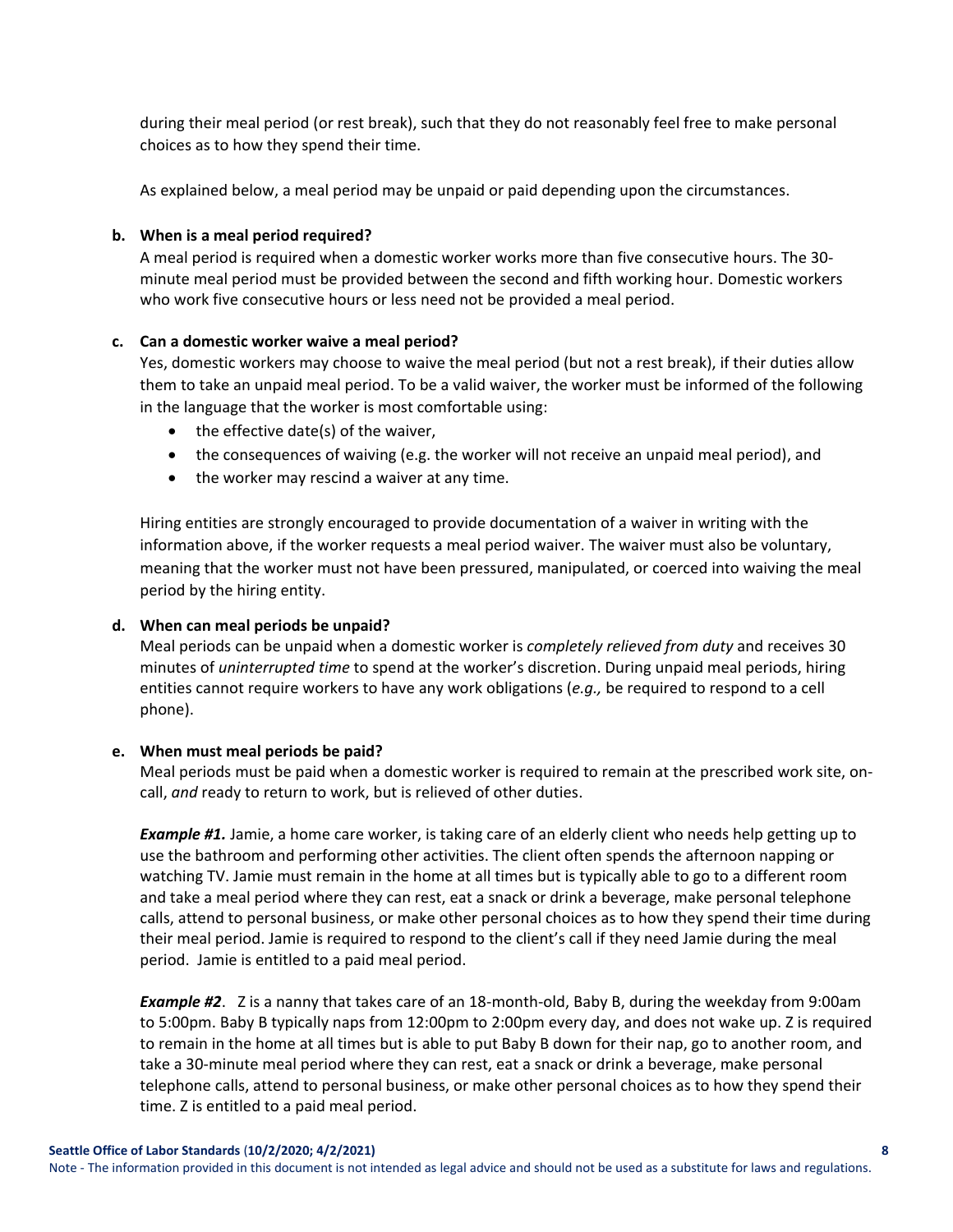#### **3. Rest breaks**

#### **a. What is a rest break?**

A rest break is 10 minutes of uninterrupted time when a domestic worker is completely relieved from work duties. As with meal periods, this means the worker is allowed to rest, eat a snack or drink a beverage, make personal telephone calls, attend to personal business, or make other personal choices as to how they spend their time during their break. During the rest break, a worker must not be required to engage in physical or mental exertion, or in any discussion related to a work task. A hiring entity may not surveil or monitor a worker during their rest break, such that they do not reasonably feel free to make personal choices as to how they spend their time.

Seattle's law is more generous than state laws related to employee rest breaks. Under state rules, a compliant rest period may be comprised of shorter intermittent breaks; under Seattle's law, the rest period may not be intermittent.

#### **b. When are rest breaks required?**

Hiring entities must allow a rest break of not less than ten minutes for every four hours of working time. The rest break must be allowed no later than the end of the third working hour of the four-hour block of time. Hiring entities are encouraged to schedule rest breaks as near as possible to the midpoint of the four hours of working time.

#### **c. Can a domestic worker waive a rest break?**

No. Domestic workers cannot waive their right to a rest break.

#### **d. Are rest breaks always paid?**

Yes, hiring entities must always pay for rest breaks.

### **e. Does remaining on-call prevent a domestic worker from taking a compliant rest break?**

Hiring entities may require domestic workers to remain on-call at a prescribed work site during their paid rest breaks provided the purpose of the rest break is not compromised. This means that domestic workers must be allowed to rest, eat a snack or drink a beverage, make personal telephone calls, attend to personal business, or make other personal choices as to how they spend their time during their break.

#### **4. Interrupted or missed meal periods and rest breaks**

### **a. What happens if a meal period or rest break is interrupted?**

If a domestic worker is called back to work activities during a rest break or meal period, the domestic worker is entitled to restart the clock on their meal period or break.

If they are unable to get 10 minutes of uninterrupted time before the fourth hour of work begins, the rest break is considered missed.

If a worker is unable to get 30 minutes of uninterrupted time before the fifth hour of work ends, the meal period is considered missed.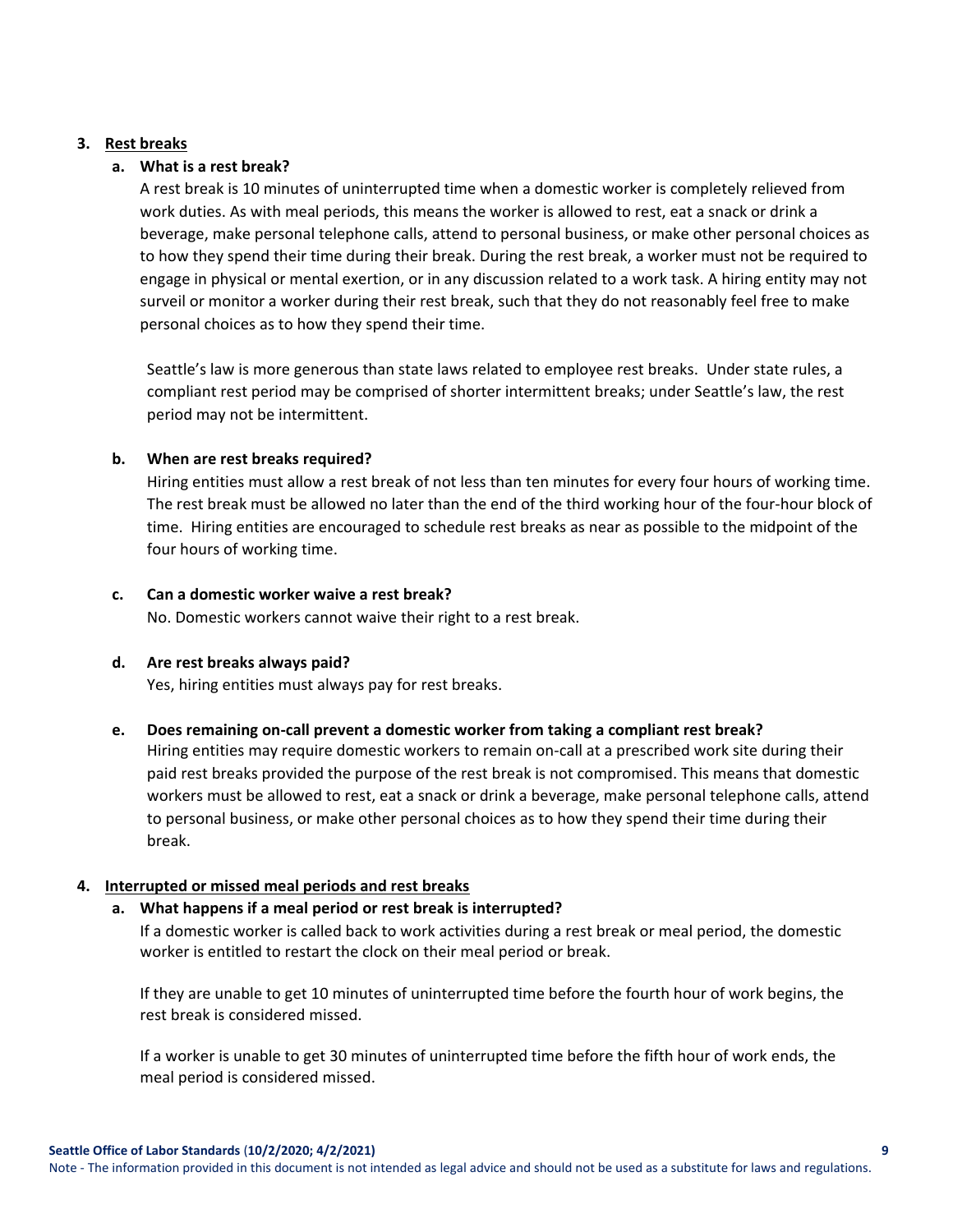When rest breaks and meal periods are missed, the worker is entitled to additional pay, as detailed below.

*Example #1:* Jamie, a home care worker, is taking a paid meal period, but the client needs help during this time, and Jamie must return to work to assist the client. The paid meal period is interrupted. Jamie is entitled to restart the clock on their 30-minute paid meal period. If they are unable to get 30 minutes of uninterrupted time before the end of the fifth hour of work, the meal period is considered missed, and Jamie must then be paid for the entire time, as well as an additional 30 minutes of pay as described below.

### **b. What happens if a domestic worker does not receive compliant meal periods (either paid or unpaid) or rest breaks?**

If the worker does not receive a compliant rest break or a compliant meal period, the worker is entitled to additional pay.

For each missed meal period (whether paid or unpaid), a hiring entity must pay the worker for the hours worked plus an additional 30 minutes of pay.

For each missed paid rest break, a hiring entity must pay the worker for the hours worked, plus an additional 10 minutes of pay.

A hiring entity may be in violation of the law and subject to additional fines and penalties if a worker misses their rest break or meal period. However, if the nature of the worker's responsibilities make it "impossible or infeasible" to take a meal period or break, the hiring entity must only provide the additional pay as described above, and will not be subject to additional fines or penalties.

OLS will consider it to be "impossible or infeasible" for a domestic worker to take a meal period or rest break when:

- The nature of the work does not permit a meal or rest break without endangering the health and safety of those under a worker's care (*e.g.,* caring for children, or a vulnerable adult); or
- There are otherwise compelling circumstances that would have been unforeseen by the hiring entity at the time the work responsibilities were assigned.

*Example #1.* Z works for a household taking care of Baby C a couple days a week. Baby C is 5 months old and does not take regular naps, nor do they typically nap for longer than 30-40 minutes. Z is able to take 10 minutes of uninterrupted time for their rest breaks during these naps. However, Z is generally not able to take 30 minutes of uninterrupted time between the second and fifth hour of work. Z must then be paid for an additional 30 minutes of pay for their missed meal period. (Z may also be entitled to additional pay for missed rest breaks on days they cannot get the required 10 minutes of uninterrupted time.)

**c. Are households required to return home to relieve domestic workers of their duties for meal periods and rest breaks?** 

No. Households and other hiring entities are not required to return home and physically relieve domestic workers from work duties. That said, hiring entities must provide an opportunity for *compliant* meal periods and rest breaks. There are three ways to comply with the Ordinance's requirements regarding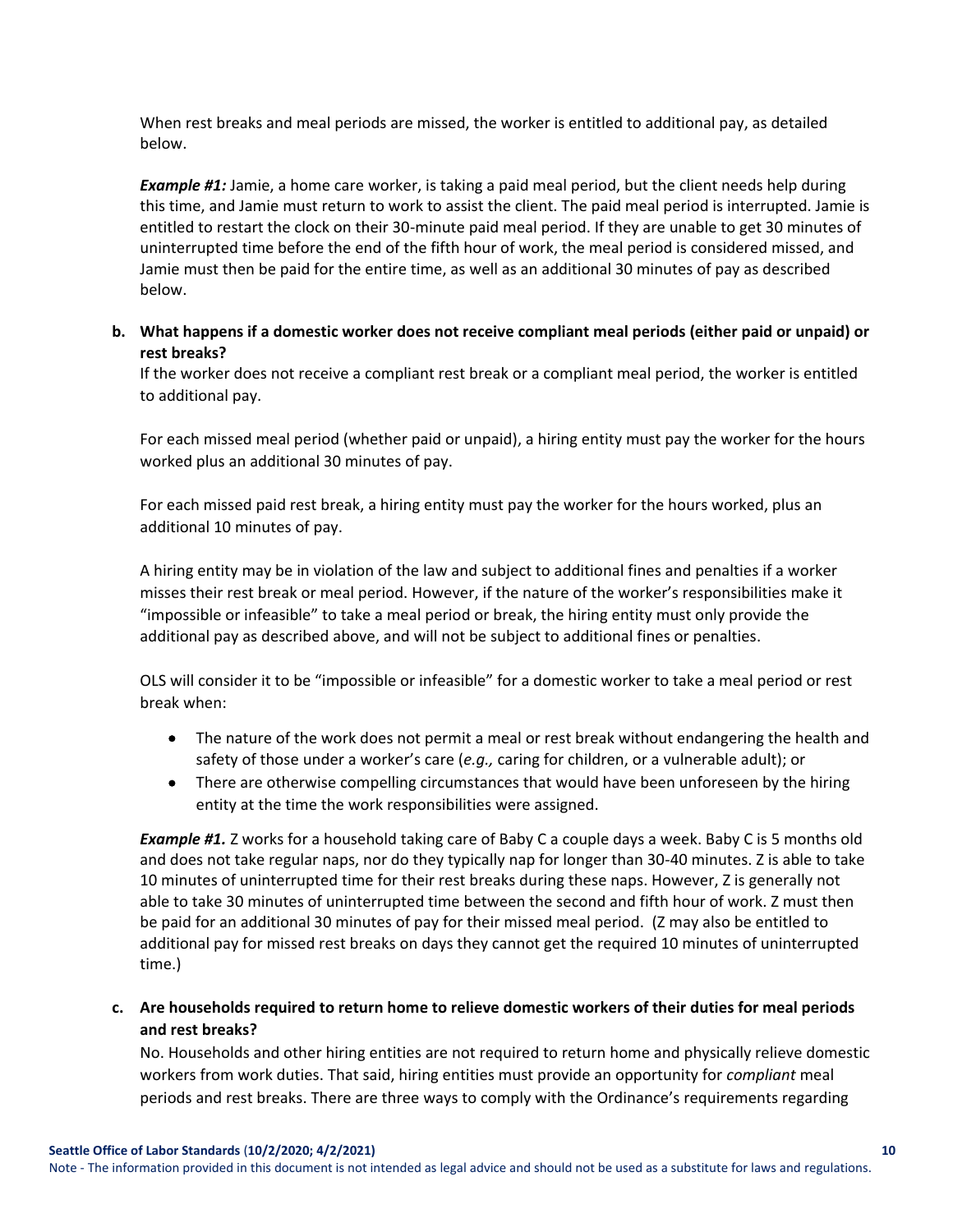meal periods and rest breaks, depending on the nature of the domestic work and the circumstances of the household:

- 1) If the domestic worker can be completely relieved of duties during their break times, the 30 minute meal period may be unpaid, but the 10-minute rest breaks must always be paid. This unpaid meal period can be waived by the worker, but the paid rest breaks may not be waived.
- 2) If the worker must remain on-site, on-call and ready to work during their breaks, the hiring entity must provide a *paid* meal period and this period cannot be waived by the worker. Rest breaks remain paid and may not be waived.
- 3) If the nature of a worker's work responsibilities make it impossible or infeasible to take rest breaks or meal periods, the hiring entity must provide *additional pay* for workers who miss meal periods and rest breaks. For an eight-hour day this would amount to an extra 50 minutes' worth of pay above the compensation for the time worked (i.e., 30 minutes of pay for the missed meal period and 20 minutes of pay for the missed rest breaks).

# <span id="page-10-0"></span>**F. Day of rest for live-in workers**

### **1. What are the requirements for providing a day of rest for live-in workers?**

A domestic worker who resides or sleeps at a place of employment cannot be required to work more than six consecutive days for the same hiring entity without an unpaid, 24-hour period of consecutive rest. Any amount of work in a 24-hour period qualifies as a day of work, for purposes of determining six consecutive workdays.

A 24-hour period of consecutive rest means that the worker is completely relieved from work duties, not required to remain at the worksite, and not required to return to work if called.

### **2. Can a worker waive a day of rest?**

A worker may waive a day of rest owed if the worker does so knowingly and voluntarily.

To be a knowing waiver, the worker must be informed of the rights that they are waiving in the language that the worker is most comfortable using, the effective date(s) of the waiver, the consequences of waiving, and the right to rescind a waiver at any time. Hiring entities are strongly encouraged to provide documentation of a waiver in writing with the information above, if the worker requests a waiver.

To be a voluntary waiver, the worker must not have been pressured, manipulated, or coerced into waiving by the hiring entity.

# <span id="page-10-1"></span>**G. Retention of documents and personal effects**

**1. What are the privacy protections for a domestic worker's original documents and personal effects?** Hiring entities are prohibited from keeping any domestic worker's original documents or other personal effects (*e.g.,* passport, work permit, visa, money).